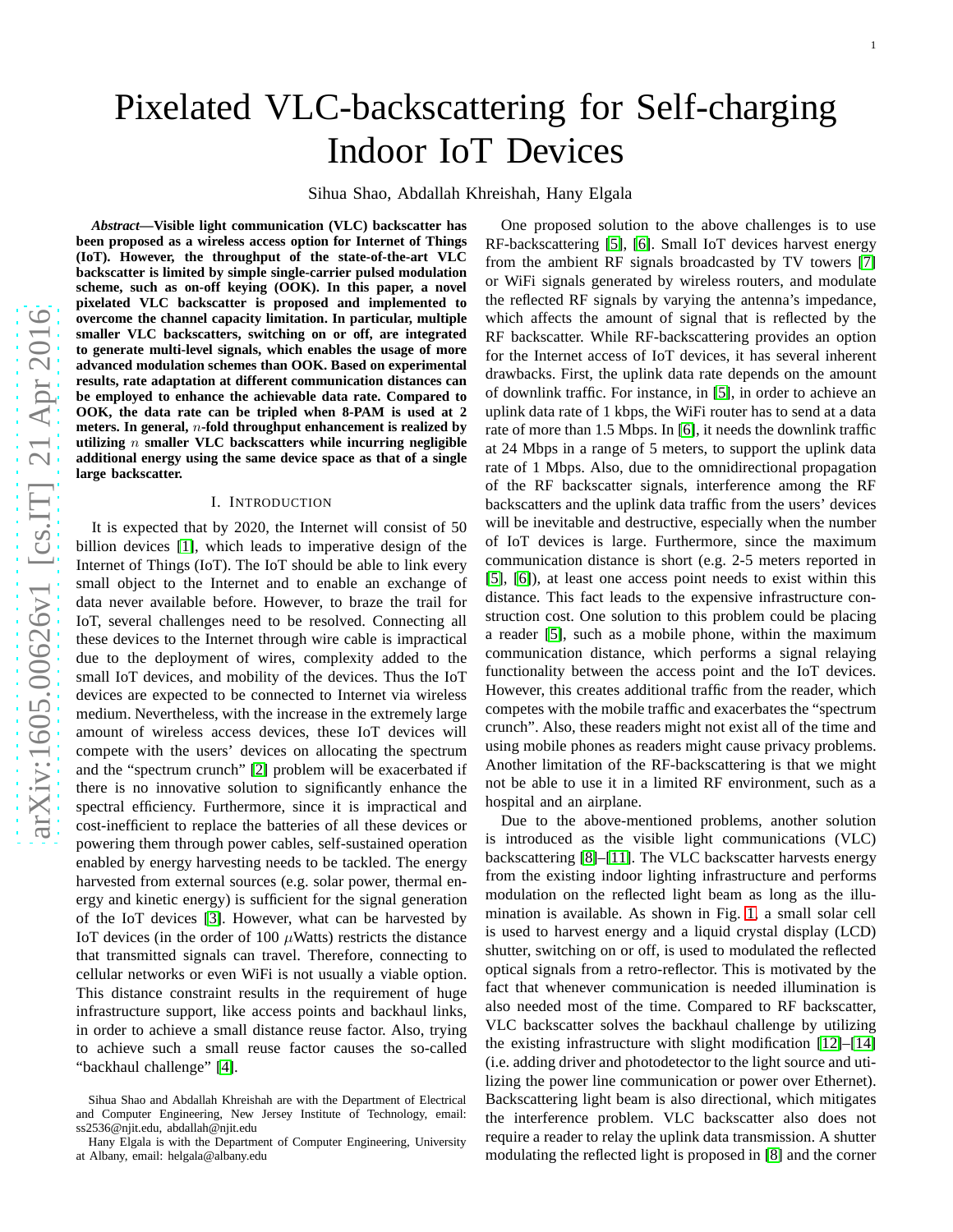

<span id="page-1-0"></span>Fig. 1. VLC backscatter system architecture

<span id="page-1-1"></span>Fig. 2. The IO curves for three different types Fig. 3. The proposed pixelated based system of LCD shutters

cube reflector maintaining the directionality of reflected beam is presented in [\[9\]](#page-3-11), [\[10\]](#page-3-12). The state-of-the-art practical work that brings VLC backscatter into the IoT field is [\[11\]](#page-3-8). In [\[11\]](#page-3-8), a VLC backscatter prototype is presented, which uses a solar cell to harvest the optical energy from indoor light sources and modulate the reflected light by a LCD shutter. Nevertheless, no VLC backscatter system can leverage a modulation scheme that is more advanced than on-off keying (OOK). This is because the nonlinearity polarization of LCD shutters. Three types of LCD shutters from Liquid Crystal Technologies [\[15\]](#page-3-13), named conventional, video and Pi shutters, are evaluated by measuring the transparency with variable input direct current (DC) voltage. As shown in Fig. [2,](#page-1-1) the output amplitude drops suddenly when the input voltage reaches a certain level. Therefore, applying advanced modulation schemes, such as pulse amplitude modulation (PAM) or orthogonal frequency division multiplexing (OFDM), is not available when only one VLC backscatter is used, which is different from the impedance matching approach applied in RF backscatter [\[6\]](#page-3-5).

In this work, we propose and implement a novel VLC backscatter, called pixelated VLC backscatter, which uses multiple smaller reflectors and LCD shutters to form numbers of pixels. Each pixel can switch on or off independently in order to produce multi-level signals. As shown in Fig. [3,](#page-1-2) with the same size of single pixel, pixelated backscatter increases the number of pixels by reducing the size of each pixel. The impact of pixelated design on the bit error rate (BER) performance will be evaluated in the experiment section. To the best of our knowledge, this pixelated backscattering design is *allowing for the first time more advanced modulation schemes than OOK* for small IoT devices using optical backscattering. Based on experiments, it is observed that the energy consumption of the pixelated design causes negligible overhead, which validates the availability of the pixelated VLC backscater under most indoor environments. Based on our testbed, the throughput achieved by the pixelated VLC backscatter is 600 bps at 2 meters, which is highly restricted by the response time of the off-the-shelf LCD shutters (5 ms). By reducing the size of LCD shutter, the capacitance of the LCD shutter is expected to decrease. Due to the RC time constant [\[16\]](#page-3-14), smaller capacitance implies lower charging delay, which is the time consumed by a LCD shutter to tune its polarization. Therefore, reducing the size of LCD shutters can potentially enhance the throughput. Here, we do not customize the size of LCD shutters since we use the off-the-shelf samples.

## <span id="page-1-2"></span>II. THEORETICAL ANALYSIS

<span id="page-1-4"></span>In this section, we theoretically evaluate the benefit of adding pixels and the relationship between the maximum communication distance and the target BER when certain number of pixels is used and PAM is considered.

In order to control the pix-

elated VLC backscatter while achieving a target backscattered signal quality, our main goal is to investigate the trade-off between the required number and size of pixels, signal-tonoise ratio (SNR) and resolution. Assume that the array, consists of identical pixels, i.e. when switched on, each pixel backscatters the same amount of optical power proportional to



<span id="page-1-3"></span>Fig. 4. Structure of pixels: (a) pixels with the same size; (b) binary-weighted clustering pixels

incident optical flux on it, then the backscattered light is proportional to the number of pixels that are switched on (Fig. [4](#page-1-3) (a)). In this case,  $2^m$  optical levels can be achieved by switching  $2^m$  pixels. To reduce the number of pixels with a given resolution, we can try to use a binary-weighted structure (Fig. [4](#page-1-3) (b)). In this case, the  $m^{th}$  cluster contains  $2^{m-1}$  samesize pixels. In the following context, we refer to  $m$  instead of  $2^{m-1}$  when we discuss the number of pixels, since the cluster of same-size pixels can be viewed as different-size pixels.

Here, PAM is considered as the modulation scheme. The  $2^m$ optical levels enhance the bit rate by  $m$  times, when compared to the OOK, of which the bit rate is 1 bit/symbol. Given the symbol rate and assume the target BER is always satisfied, the throughput of  $m$  pixles based pixelated VLC backscatter is  $m$  times that of the single pixel. Since the IoT device is conceptually very small, assuming a certain area of VLC backscatter, we investigate the trade-off between the number of pixels and communication distance for a target BER.

Consider the M-PAM, the required number of pixels is  $log_2 M$ . The relationship between BER and SNR is [\[17\]](#page-3-15)

$$
BER = \frac{2(M-1)}{M \log_2 M} Q(\frac{1}{M-1} \sqrt{SNR})
$$
 (1)

where SNR denotes the square of the ratio of peak-to-peak amplitude and noise. Here we consider the noise as the worst case, which is the case that all the pixels are switched on. Since the signal strength attenuates by a factor of  $\frac{1}{d^2}$ , where d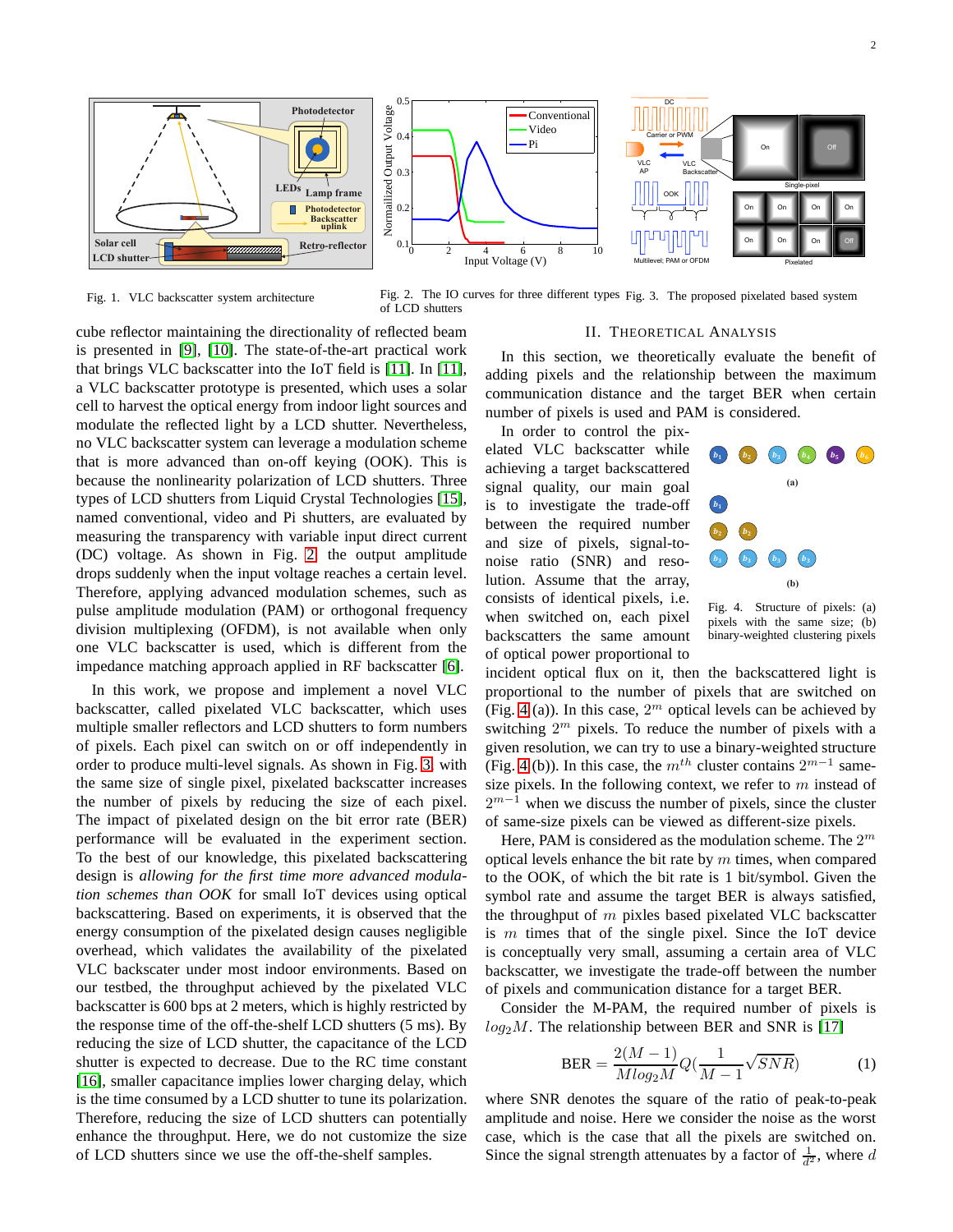<span id="page-2-1"></span>

| <b>TABLE I</b><br>DCO OPERATES AT 3 V |             |           | <b>TABLE II</b><br><b>VLO OPERATES AT 3 V</b> |  |  |
|---------------------------------------|-------------|-----------|-----------------------------------------------|--|--|
| Frequency                             | Current     | Frequency | Current                                       |  |  |
| $10$ Hz                               | 337 $\mu$ A | 10Hz      | $68 \mu A$                                    |  |  |
| $100$ Hz                              | 341 $\mu$ A | 100 Hz    | $69 \mu A$                                    |  |  |

<span id="page-2-2"></span>500 Hz  $\frac{70 \mu A}{ }$ 

denotes the communication distance, the relationship between BER and distance  $d$  can be written as

$$
\text{BER} = \frac{2(M-1)}{M \log_2 M} Q(\frac{1}{M-1} \sqrt{f(\frac{1}{d^2})})
$$

It can be easily found that, given the BER, the number of pixels  $log_2 M$  is inversely proportional to the maximum communication distance d.

III. EXPERIMENTAL RESULTS

#### *A. Testbed setup*

500 Hz  $354 \mu A$ 

The testbed consists of an 8.5 Watts white LED bulb, a microcontroller MSP430G2553 from Texas Instrument, 3 LCD shutters from Liquid Crystal Technologies, 3 super base ball stages, 3 cage mounted irises with diameter 20.0 mm and Photodetector PDA 36A from Thorlabs, 3 small mirrors, oscilloscope Tektronix MDO-4034, and a DC power supply.

The response time of the LCD shutters is around 5 ms, thus the maximum modulation frequency is set at 200 Hz. In [\[11\]](#page-3-8), the response time of their LCD shutter is 2 ms, thus the effective bandwidth of their LCD shutter is larger than that of ours. The super base ball stages are used to control the azimuth and elevation angle of the pixels in order to perform the alignment. Since this testbed works as a proof-of-concept to investigate the performance of pixlated VLC backscatter, manually controlled positioners are used for orientation. Nevertheless, in production, the orientation process can be performed by piezoelectric actuators [\[18\]](#page-3-16) which allow the reflectors to change their orientation with low amount of energy. The cage mounted irises are installed upon the LCD shutters to manipulate the area of each pixel. For instance, when one pixel is activated, the diameter is set at 20.0 mm; when two pixels are activated, the diameter of the 1st pixel is set at 16.33 mm, and the diameter of the 2nd pixel is set at 11.54 mm, to keep the total reflector area the same as that of one pixel. Note that by customizing the size of each pixel instead of controlling the reflector area through iris, the effective bandwidth of each pixel could be enhanced (i.e. above 200 Hz). Here, we use the off-the-shelf samples instead of customizing the size of the LCD shutters. The transmitted signals are pre-compiled in MSP430G2553 and this microcontroller is powered by a DC power supply with 3 V. The optical signals modulated by LCD shutters are captured by the photodetector and the waveform is displayed on the oscilloscope for further analysis. The VLC backscatter prototype, including the microcontroller MSP430 and three pixels, is shown in Fig. [5.](#page-2-0) For each pixel, a LCD shutter is placed upon a reflector (i.e. mirrors), and a circular iris is fixed upon the LCD shutter to control the effective backscatter area.

### *B. Power consumption*

First, we measure the power consumption of microcontroller and the LCD shutter and we find that the microcontroller



Fig. 5. Testbed of pixelated VLC backscatter

<span id="page-2-0"></span>consumes power in the order of magnitude 100  $\mu$ W while the LCD shutter consumes less than 0.2  $\mu$ W at 200 Hz (i.e. maximum modulation frequency). Therefore, the power consumption of the microcontroller is dominant in the VLC backscatter system.

The default clock module of the MSP430G2553 is an internal digitally controlled oscillator (DCO), which operates at 1 MHz. When the DC power supply provides 3 V, the current is around 340  $\mu$ A at 100 Hz (Table [I\)](#page-2-1). The required power  $\sim$ 1 mW is usually too high to be harvested from extreme indoor illumination ( $\sim$ 200 lux) by a small solar cell (e.g. 50  $mm \times 50$  mm). Since the maximum modulation frequency of the LCD shutter is only 200 Hz, the internal very-low-power low-frequency oscillator (VLO) is selected instead, of which the typical frequency is 12 kHz. With 3 V DC supply, the power consumption of the MSP430G2553 is reduced to around 200  $\mu$ W (Table [II\)](#page-2-2) when VLO is chosen. By performing the following calculation:  $P = E_{lux} \times I \times A \times E_{solar}$ , where  $E_{lux}$  denotes the conversion ratio from lux to watt/cm<sup>2</sup>, I denotes the illumination in unit lux, A represents the solar cell area, and  $E_{solar}$  represents the solar cell efficiency factor, we can find the electrical power  $P$  that can be generated by solar cell under indoor environment. We have  $E_{lux} = 1.46 \times$  $10^{-7}$  watt/cm<sup>2</sup>/lux [\[19\]](#page-3-17),  $I = 200$  lux, and  $A = 25$  cm<sup>2</sup>. Based on the state-of-the-art solar cell technology, the solar cell efficiency is up to 40% [\[20\]](#page-4-0). Substituting these values into the solar power calculation, the output  $P = 292 \mu W$ . It means that the amount of power consumed by microcontroller (i.e. around 200  $\mu$ W) can be harvested from indoor lighting. Note that, as shown in Table [I](#page-2-1) and Table [II,](#page-2-2) the impact of changing the frequency on power consumption is negligible.

#### *C. Throughput vs. distance*

Now we start evaluating the trade-off between achievable throughput and the maximum communication distance, as discussed in the Section [II.](#page-1-4) The number of pixels are varied from 1 to 3, corresponding to OOK, 4-PAM, and 8-PAM, respectively. The measurement distance is ranging from 2 meters to 5 meters. And the modulation frequency is set at 200 Hz, which means that the symbol rate is 200 symbols per second. The results for different number of pixels transmitting at 2 meters are shown in Fig. [6](#page-3-18) to Fig. [8.](#page-3-19) As it is observed from Fig. [8,](#page-3-19) the Euclidean distance of the constellation between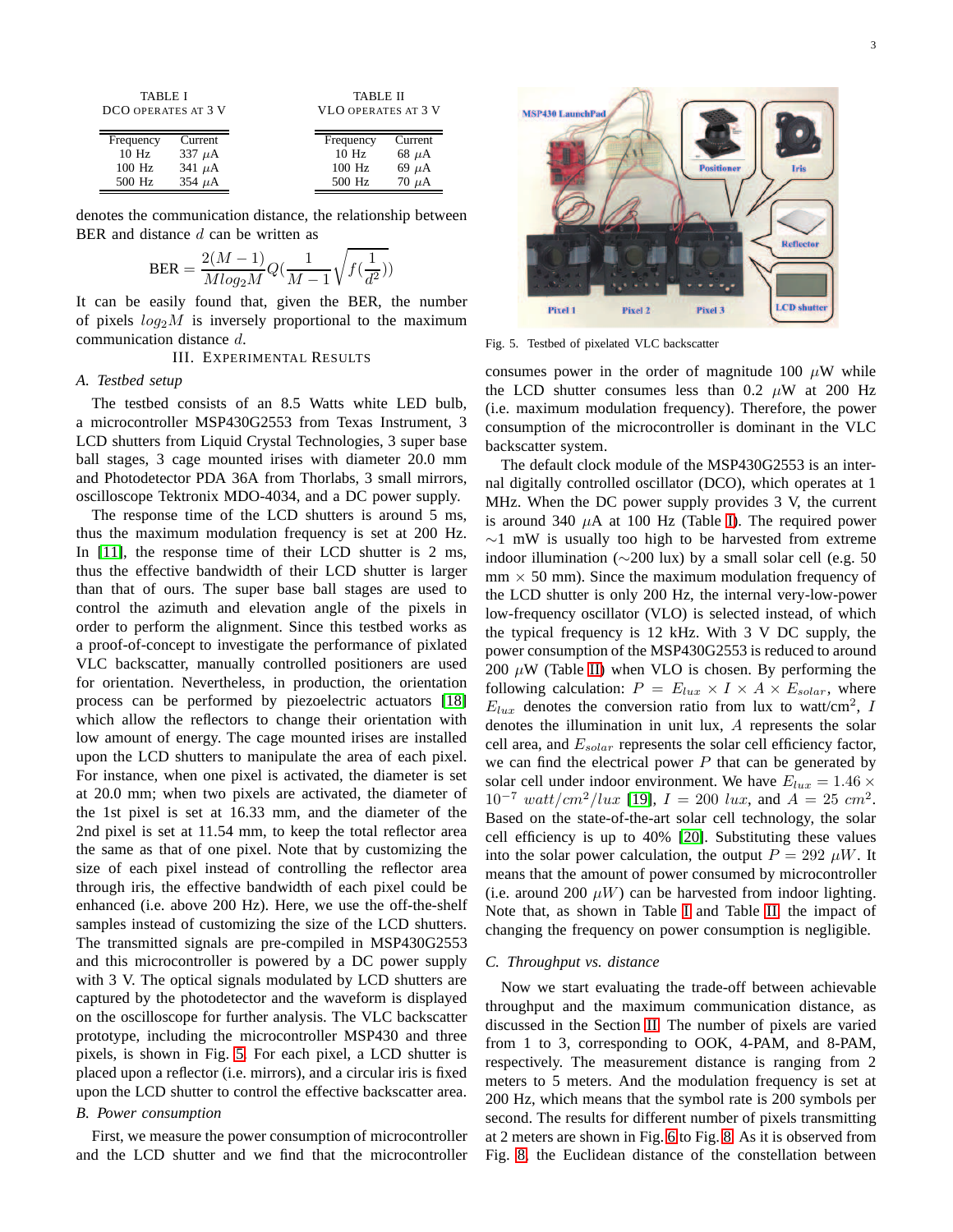



<span id="page-3-18"></span>Fig. 6. Single pixel transmits at the distance of 2 Fig. 7. Two pixels transmit at the distance of 2 Fig. 8. Three pixels transmit at the distance of 2 meters and generates 2 signal levels meters and generates 4 signal levels meters and generates 8 signal levels

<span id="page-3-21"></span><span id="page-3-20"></span>

| TABLE III<br><b>DISTANCE VS. SNR</b> |                   | <b>TABLE IV</b><br>MODULATION SCHEME VS. REQUIRED<br><b>SNR</b> |                                 |                                 |
|--------------------------------------|-------------------|-----------------------------------------------------------------|---------------------------------|---------------------------------|
| 2 <sub>m</sub><br>$26.55$ dB         | 3 m<br>$21.15$ dB | OOK                                                             | 4-PAM                           | $8-PAM$                         |
| 4 m<br>18.80 dB                      | 5 m<br>14.98 dB   | $9.80 \text{ dB}$<br>$200$ bps                                  | $19.10 \text{ dB}$<br>$400$ bps | $26.23 \text{ dB}$<br>$600$ bps |

different signal levels is still much larger than the noise when 8-PAM is applied. In Fig. [6,](#page-3-18) each signal level represents one bit and thus the achievable throughput is 200 bps. In Fig. [8,](#page-3-19) each signal level represents three bits and thus the throughput is increased to 600 bps. Therefore, with a relatively short communication distance, the M pixels based pixelated VLC backscatter is able to provide  $M$  times of the throughput of the single pixel VLC backscatter with negligible energy overhead and the same reflector area.

To evaluate the trade-off between achievable throughput and the maximum communication distance, we measure the SNR at different distances and show the results in Table [III.](#page-3-20) Note that the SNR values measured at different distances are the same for OOK, 4-PAM, and 8-PAM. Based on equation (1), we calculate the required SNR for different modulation schemes when the target BER is  $10^{-3}$ . The results are shown in Table [IV.](#page-3-21) From these results, we observe that the OOK modulation scheme can achieve the target BER above 5 meters, while the 8-PAM can only achieve the target BER at around 2 meters. Therefore, we can conclude that, based on our testbed, 600 bps can be achieved at 2 m, 400 bps can be achieved at 3 m , and 200 bps can be achieved above 5 m. The higher order PAM is beneficial at shorter distance by doubling or even tripling the throughput, but has to sacrifice the maximum communication distance. This fact motivates performing the rate adaptation when pixelated VLC backscatter is applied. Modulation scheme with smaller Euclidean distance of the constellation is used at shorter communication distance to enhance the achievable throughput, while modulation scheme with larger Euclidean distance of the constellation is used at longer distance to guarantee the robust connectivity.

# IV. CONCLUSION

In this work, a novel pixelated VLC backscatter system is proposed and implemented. With ultra-low power consumption overhead,  $n$  pixels can enhance the throughput by  $n$  times using the same reflector area when compared to single pixel VLC backscater with single carrier pulsed OOK. Based on our experimental results and using 8-PAM, 600 bps is achieved at 2 meters and this data rate can be still greatly enhanced if <span id="page-3-19"></span>customizing the size of each pixel is available or the LCD shutter is replaced by a faster modulator. The worse BER performance at longer distance for higher order PAM motivates the rate adaptation of applying pixelated VLC backscatter. At short distance, higher order PAM is preferred to provide high throughput while at long distance, lower order PAM is needed to maintain the channel quality. As our future work, applying OFDM modulation scheme to pixelated VLC backscatter will be investigated.

#### **REFERENCES**

- <span id="page-3-0"></span>[1] Cisco, "Internet of Things (IoT)," [http://www.cisco.com/c/en/us/solutions/internet-of-things/overview.html,](http://www.cisco.com/c/en/us/solutions/internet-of-things/overview.html) [Online].
- <span id="page-3-2"></span><span id="page-3-1"></span>[2] D. Hanchard, "FCC chairman forecasts wireless spectrum crunch," 2010.
- <span id="page-3-3"></span>[3] S. Priya, *Energy harvesting technologies*. Springer, 2009.
- [4] S. Chia, M. Gasparroni, and P. Brick, "The next challenge for cellular networks: backhaul," *Microwave Magazine, IEEE*, 2009.
- <span id="page-3-4"></span>[5] B. Kellogg, A. Parks, S. Gollakota, J. R. Smith, and D. Wetherall, "Wi-fi backscatter: Internet connectivity for rf-powered devices," in *SIGCOMM, ACM*, 2014.
- <span id="page-3-5"></span>[6] D. Bharadia, K. R. Joshi, M. Kotaru, and S. Katti, "Backfi: High throughput wifi backscatter," in *SIGCOMM, ACM*, 2015.
- <span id="page-3-6"></span>[7] V. Liu, A. Parks, V. Talla, S. Gollakota, D. Wetherall, and J. R. Smith, "Ambient backscatter: wireless communication out of thin air," *SIGCOMM, ACM*, 2013.
- <span id="page-3-7"></span>[8] D. N. Mansell, P. S. Durkin, G. N. Whitfield, and D. W. Morley, "Modulated-retroreflector based optical identification system," Dec. 10 2002, uS Patent 6,493,123.
- <span id="page-3-11"></span>[9] T. Komine, S. Haruyama, and M. Nakagawa, "Bidirectional visible-light communication using corner cube modulator," *IEIC Tech.*, 2003.
- <span id="page-3-12"></span>[10] E. Rosenkrantz and S. Arnon, "Modulated retro reflector for VLC applications," in *SPIE Optical Engineering + Applications*. International Society for Optics and Photonics, 2014.
- <span id="page-3-8"></span>[11] J. Li, A. Liu, G. Shen, L. Li, C. Sun, and F. Zhao, "Retro-VLC: Enabling battery-free duplex visible light communication for mobile and iot applications," in *HotMobile, ACM*, 2015.
- <span id="page-3-9"></span>[12] S. Shao, A. Khreishah, M. B. Rahaim, H. Elgala, M. Ayyash, T. D. Little, and J. Wu, "An indoor hybrid WiFi-VLC internet access system," in *MASS, IEEE*, 2014.
- [13] S. Shao, A. Khreishah, M. Ayyash, M. B. Rahaim, H. Elgala, V. Jungnickel, D. Schulz, and T. D. Little, "Design and analysis of a visiblelight-communication enhanced WiFi system," *JOCN, IEEE/OSA*, 2015.
- <span id="page-3-10"></span>[14] M. Ayyash, H. Elgala, A. Khreishah, V. Jungnickel, T. Little, S. Shao, M. Rahaim, D. Schulz, J. Hilt, and R. Freund, "Coexistence of WiFi and LiFi towards 5G: Concepts, opportunities, and challenges," *IEEE Communication Magazine*, 2016.
- <span id="page-3-13"></span>[15] "Liquid Crystal Technologies," http://www.liquidcrystaltechnologies.com/products/LCD [Online].
- <span id="page-3-14"></span>[16] K. Y. Ahn, "Method of fabricating integrated circuit wiring with low RC time delay," Mar. 14 2000, uS Patent 6,037,248.
- <span id="page-3-15"></span>[17] S. Hranilovic, *Wireless optical communication systems*. Springer Science & Business Media, 2006.
- <span id="page-3-16"></span>[18] J. J. Dosch, D. J. Inman, and E. Garcia, "A self-sensing piezoelectric actuator for collocated control," *JIMSS*, 1992.
- <span id="page-3-17"></span>"Lux to Watt/square centimeter Converion," [http://www.endmemo.com/sconvert/luxwatt](http://www.endmemo.com/sconvert/luxwatt_squarecentimeter.php)\_squarecentimeter.php, [Online].